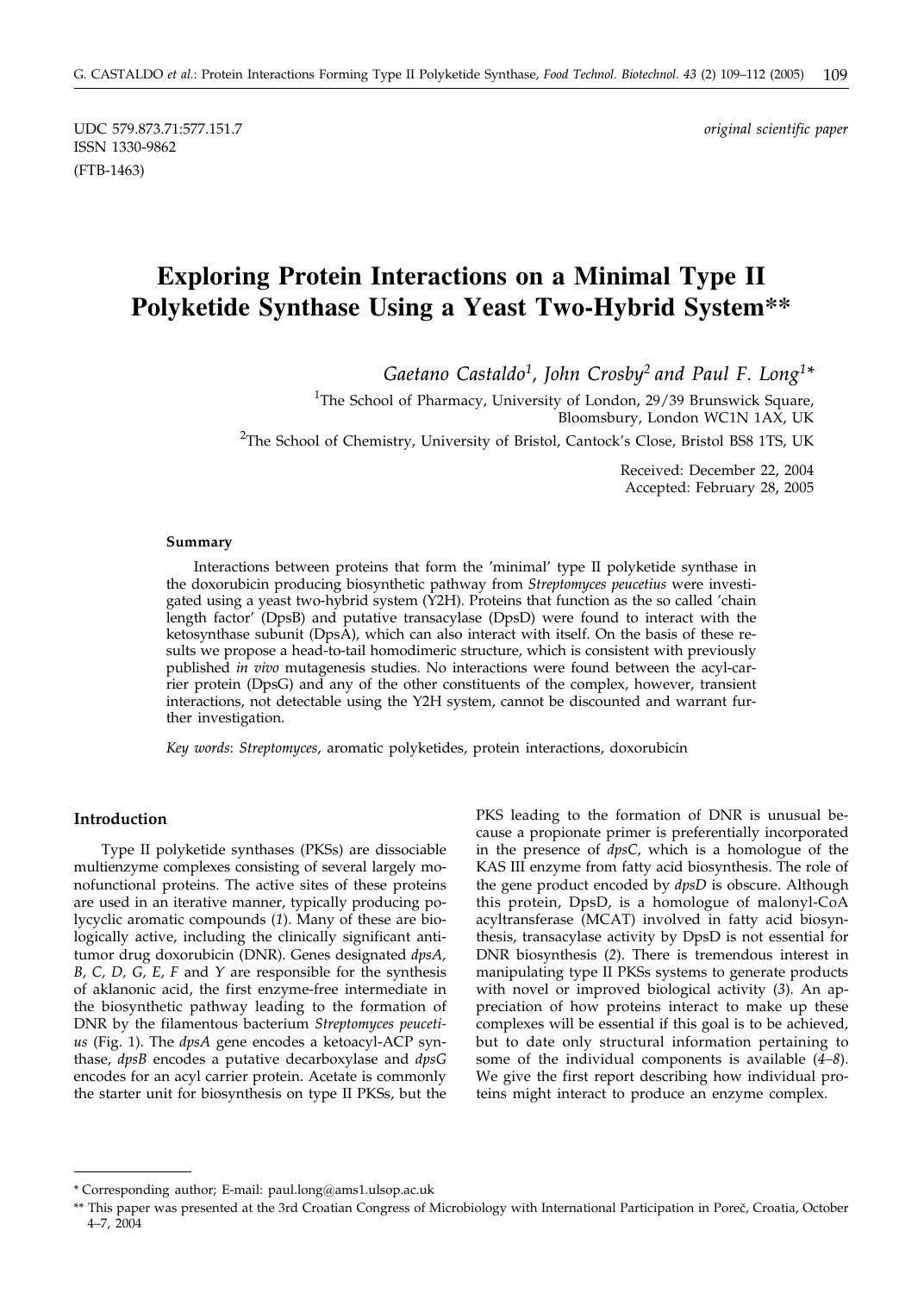

**Fig. 1.** Biosynthetic pathway leading to the formation of aklanonic acid, the first enzyme free intermediate in the biosynthetic pathway leading to the formation of doxorubicin in *Streptomyces peucetius*

#### **Material and Methods**

A cosmid designated pWHM1012 encoding the genes *dpsA, B, C, D, G, E, F* and *Y* (*9*) was obtained from Prof. B. Shen, University of Wisconsin, Madison WI, USA; courtesy of Prof. C. R. Hutchinson. Subcloning of these genes into vectors for use in the Y2H system followed standard procedures (*10*). Protein interactions after 14 days were identified using the yeast *Saccharomyces cerevisiae* strain AH109 by nutritional selection and β-galactosidase activity following protocols previously described by the manufacturer (BD Biosciences Clonetech, Palo Alto CA, USA). Each gene was cloned as both prey and bait in the unlikely event of a polar effect that fusion to either of the domains might adversely affect target gene activation. Also, to discount auto-activation, each gene was transformed individually into the *S. cerevisiae* host. If no interaction between prey and bait could be observed, protein expression was checked by Western blotting using anti-myc and anti-HA fusion-tag IgG monoclonal antibodies obtained from Abcam Ltd (Cambridge, UK). All interactions were performed in triplicate.

#### **Results and Discussion**

Protein interactions were defined when growth of *S. cerevisiae* was observed on the dropout medium SD-4 (adenine and histidine deficient) after 14 days of incubation at 30 °C, and when the *lac*Z assay for β-galactosidase activity was positive. Of the 15 possible interactions (Table 1), only 3 were positive. These were between DpsA – DpsA, DpsA – DpsB and DpsA – DpsD. Controls for auto-activation were all negative. Western blotting confirmed that proteins of the expected molecular mass were expressed by all of the clones, even when an interaction between proteins could not be detected.

Table 1. Matrix showing all possible protein interactions that were tested in the yeast two-hybrid system using proteins encoded as both prey and bait from the biosynthetic pathway leading to aklanonic acid in *Streptomyces peucetius*

| bait<br>prey  | А  | B               | $\mathcal{C}$ | D         |
|---------------|----|-----------------|---------------|-----------|
| А             | AA | AB              | AC            | AD        |
| B             | BA | BB              | BС            | <b>BD</b> |
| G             | GА | GB              | GC            | GD        |
| $\mathcal{C}$ | CA | CB              | <b>CC</b>     | CD        |
| D             | DA | $\overline{DB}$ | DC            | DD        |

Positive interactions are shown in italics

The Y2H system (*11*) is a powerful genetic tool for detecting protein-protein interactions based upon eucaryotic transcriptional activation. Briefly, in yeast the Gal4 transcription factor is composed of physically separable and functionally independent domains. This transcription factor contains a DNA binding domain (BD) that binds to an upstream activated sequence (UAS) present in the promoter sequence of inducible genes, and an activation domain (AD). The BD must be in close association with an activation domain (AD) to direct the RNA polymerase II complex to transcribe the reporter gene. If cloned on separate vectors and expressed in the same host cell, neither of the peptide domains interact directly so the reporter genes are not activated and the yeast cells cannot grow using the nutritional selection markers. However, if the BD and AD are brought into close physical proximity, then transcriptional activation is restored. This can be achieved by construction of fusion partners between the domains and proteins under investigation. In this study, the proteins from the DNR biosynthetic pathway must interact for GAL4 activation to occur.

From our results, we propose a homodimeric head- -to-tail model for the DNR producing 'minimal' PKS, which also takes into consideration results from previous *in vivo* mutagenesis studies of aklanonic acid biosynthesis (*12*). When a *dpsCD* deletion mutant of *Streptomyces* strain C5VR5 was constructed (*12*), desmethylaklanonic acid derived from an acetate starter unit was the main product formed, while aklanonic acid derived from a propionate starter unit was only detected in trace amounts. From our model (Fig. 2), we suggest that in the absence



**Fig. 2.** Possible model based on protein interactions obtained using a yeast two-hybrid system in this study to account for chain initiation using an acetate starter unit from *in vivo* mutagenesis results (see text and reference *12* for details)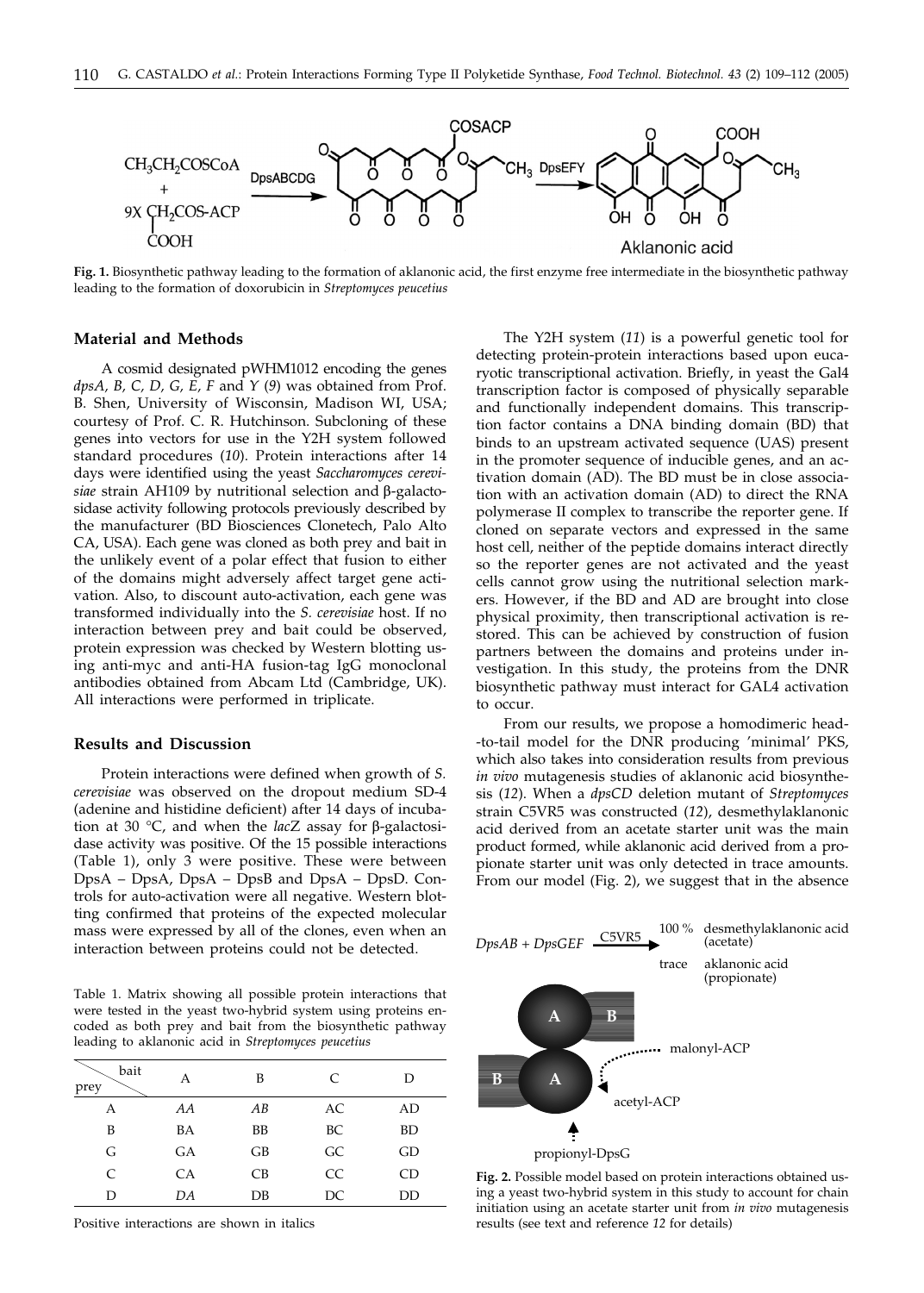of DpsCD, malonyl-DpsG (or an alternative ACP species) could become decarboxylated by DpsB, and the resulting acetate unit then transferred to the ketoacyl-ACP synthase, DpsA, as the starter unit (although the mechanism of transfer is as yet unknown for any type II PKS). Such a mechanism for chain initiation has been suggested for the actinorhodin producing type II PKS (*13*). Decarboxylase activity by DpsB has also been suspected from *in vitro* protein reconstitution experiments (*14*). Aklanonic biosynthesis might be supported by the direct loading of a propionate starter unit onto DpsA, again this has also been observed on the actinorhodin producing PKS (*13*). Note that the proteins in our model lie symmetrically, head-to-tail, offering the attractive possibility that the synthase could support two catalytic centres.

Deletion of *dpsC*, but not *dpsD*, from *Streptomyces* strain C5VR5 resulted in the formation of desmethylaklanonic acid and aklanonic acid in a 60:40 ratio (*12*). A head-to-tail model could also explain this finding (Fig. 3). We suggest that the physical position of DpsD within the complex could block, but not completely prevent, acyl-transfer either to the active site of DpsB, or acyl- -transfer of the decarboxylated product from DpsB to DpsA. Direct loading of a propionate starter unit onto DpsA (or even via DpsD, since this protein does have enough structural homology to be a putative transacylase) would then become the more kinetically favourable reaction.



**Fig. 3.** Possible model based on protein interactions obtained using a yeast two-hybrid system in this study to account for chain initiation using promiscuous starter units from *in vivo* mutagenesis results (see text and reference *12* for details)

Expression of DpsC, irrespective of the presence of DpsD in *Streptomyces* strain C5VR5, is sufficient to restore aklanonic acid biosynthesis to wild type levels (*12*). This result cannot be explained from our model since DpsC was not found to interact with any of the other proteins tested in the Y2H system. We can only speculate that DpsC must interact with the complex in a transient way, making DpsA less likely to utilise a starter unit other than propionate. Our model also strongly suggests that the ACP, DpsG, does not remain bound as an integral structural component of the complex, but rather this protein only forms a transient interaction to sustain acyl-transfer during polyketide biosynthesis.

# **Conclusions**

We propose, for the first time, a structural model for protein interactions that can account for biosynthesis on a type II polyketide synthase. This model suggests a head-to-tail configuration of proteins within the complex, and is supported by experimental data of others reported in the literature (*12*). More recently, x-ray crystallography studies have also confirmed that the KS and CLF from the actinorhodin producing PKS also interact with each other (*15*). The influence of downstream proteins and proteins that form only transient interactions have yet to be accounted for, nor has stoichiometry within the system been addressed. However, these initial results provide an exciting starting point for further investigations and future rational engineering strategies using these clinically significant protein complexes.

# *Acknowledgments*

This work was supported by grants awarded to PFL from the Wellcome Trust (grant No. 064197), The Central Research Fund, University of London (ref: AR/CRF/B), and a stipend from the School of Pharmacy to GC. The authors would like to thank Ms M. Smith and Prof. F. A. Stephenson for their technical support and advice.

# **References**

- *1.* D.A. Hopwood, Genetic contributions to understanding polyketide synthases, *Chem. Rev*. *97* (1997) 2465–2497.
- *2.* C.R. Hutchinson, A.L. Colombo, Genetic engineering of doxorubicin production in *Streptomyces peucetius*: A review, *J. Ind. Microbiol. Biotechnol. 23* (1999) 647–652.
- *3.* H.G. Floss, Antibiotic biosynthesis: From natural to unnatural compounds, *J. Ind. Microbiol. Biotechnol. 27* (2001) 183– 194.
- *4.* M.P. Crump, J. Crosby, C.E. Dempsey, J.A. Parkinson, M. Murray, D.A. Hopwood, T.J. Simpson, Solution structure of the actinorhodin polyketide synthase acyl carrier protein from *Streptomyces coelicolor* A3(2), *Biochemistry, 36* (1997) 6000–6008.
- *5.* S.C. Findlow, C. Winsor, T.J. Simpson, J. Crosby, M.P. Crump, Solution structure and dynamics of oxytetracycline polyketide synthase acyl carrier protein from *Streptomyces rimosus, Biochemistry, 42* (2003) 8423–8433.
- *6.* Q. Li, C. Khosla, J.D. Puglisi, C.W. Liu, Solution structure and backbone dynamics of the holo form of the frenolicin acyl carrier protein, *Biochemistry, 42* (2003) 4648–4657.
- *7.* H. Pan, S. Tsai, E.S. Meadows, L.J. Miercke, A.T. Keatinge- -Clay, J. O'Connell, C. Khosla, R.M. Stroud, Crystal structure of the priming beta-ketosynthase from the R1128 polyketide biosynthetic pathway, *Structure, 10* (2002) 1559– 1568.
- *8.* W. Teartasin, C. Limpkin, F. Glod, J. Spencer, R.J. Cox, T.J. Simpson, J. Crosby, M.P. Crump, A.T. Hadfield, Expression, purification and preliminary X-ray diffraction analysis of a ketoreductase from a type II polyketide synthase, *Acta Crystallogr. Sect. D-Biol. Crystallogr. 60* (2004) 1137– 1138.
- *9.* W. Bao, P.J. Sheldon, E. Wendt-Pienkowski, C.R. Hutchinson, The *Streptomyces peucetius* dpsC gene determines the choice of starter unit in biosynthesis of the daunorubicin polyketide, *J. Bacteriol. 181* (1999) 4690–4695.
- *10.* J.E.F. Sambrook, E. Fritsch, T. Maniatis, *Molecular Cloning: A Laboratory Manual*, 2nd ed., Cold Spring Harbor Laboratory Press, Cold Spring Harbor (1999).